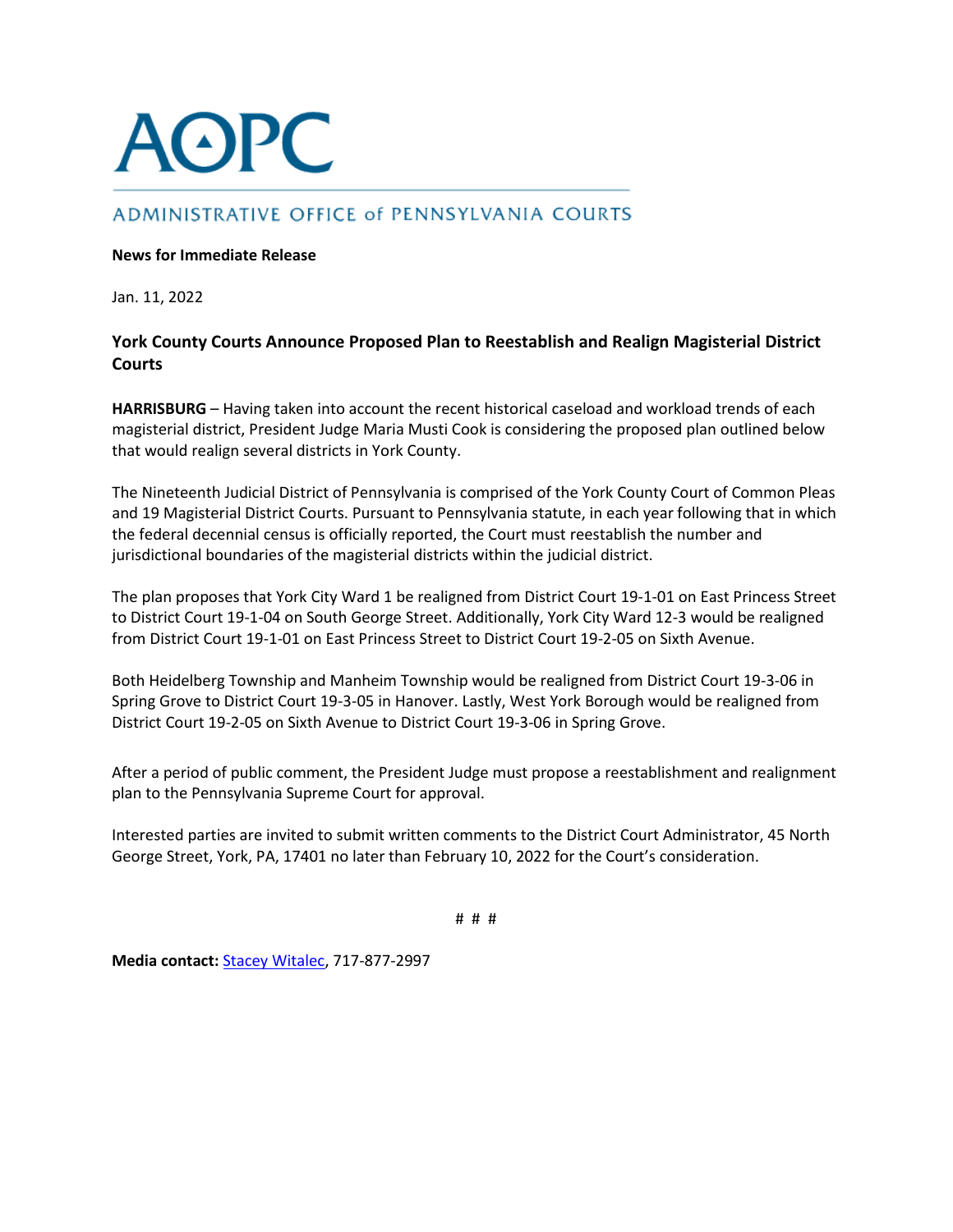#### **Editor's Note:** York County 2022 Proposed Realignment Plan

#### **Magisterial District Court 19-1-01**

1285 East Princess Street, York Incumbent Magisterial District Judge Thomas Harteis York City Ward 7 York City Ward 12-1 York City Ward 12-2 York City Ward 12-4

# **District Court 19-1-02**

1215 Roosevelt Avenue, York Incumbent Magisterial District Judge James Morgan York City Ward 11 York City Ward 13 York City Ward 14-1 York City Ward 14-2 York City Ward 14-3

# **District Court 19-1-03**

203 Dart Drive, Hanover Vacant (Magisterial District Judge Thomas Reilly presiding through 2023 election cycle) Hanover Borough

#### **District Court 19-1-04**

232 South George Street, York Vacant (senior magisterial district judges presiding through 2023 election cycle) *York City Ward 1 (realigned from District Court 19-1-01)* York City Ward 6 York City Ward 8 York City Ward 15

#### **District Court 19-1-05**

745 West Mason Avenue, York Incumbent Magisterial District Judge Joel Toluba York City Ward 5 York City Ward 9-1 York City Ward 9-2

#### **District Court 19-2-01**

3568 Concord Road, York Incumbent Magisterial District Judge Barry Bloss Springettsbury Township

# **District Court 19-2-02**

2756-A South Queen Street, Dallastown Incumbent Magisterial District Judge Scott Laird Dallastown Borough Yoe Borough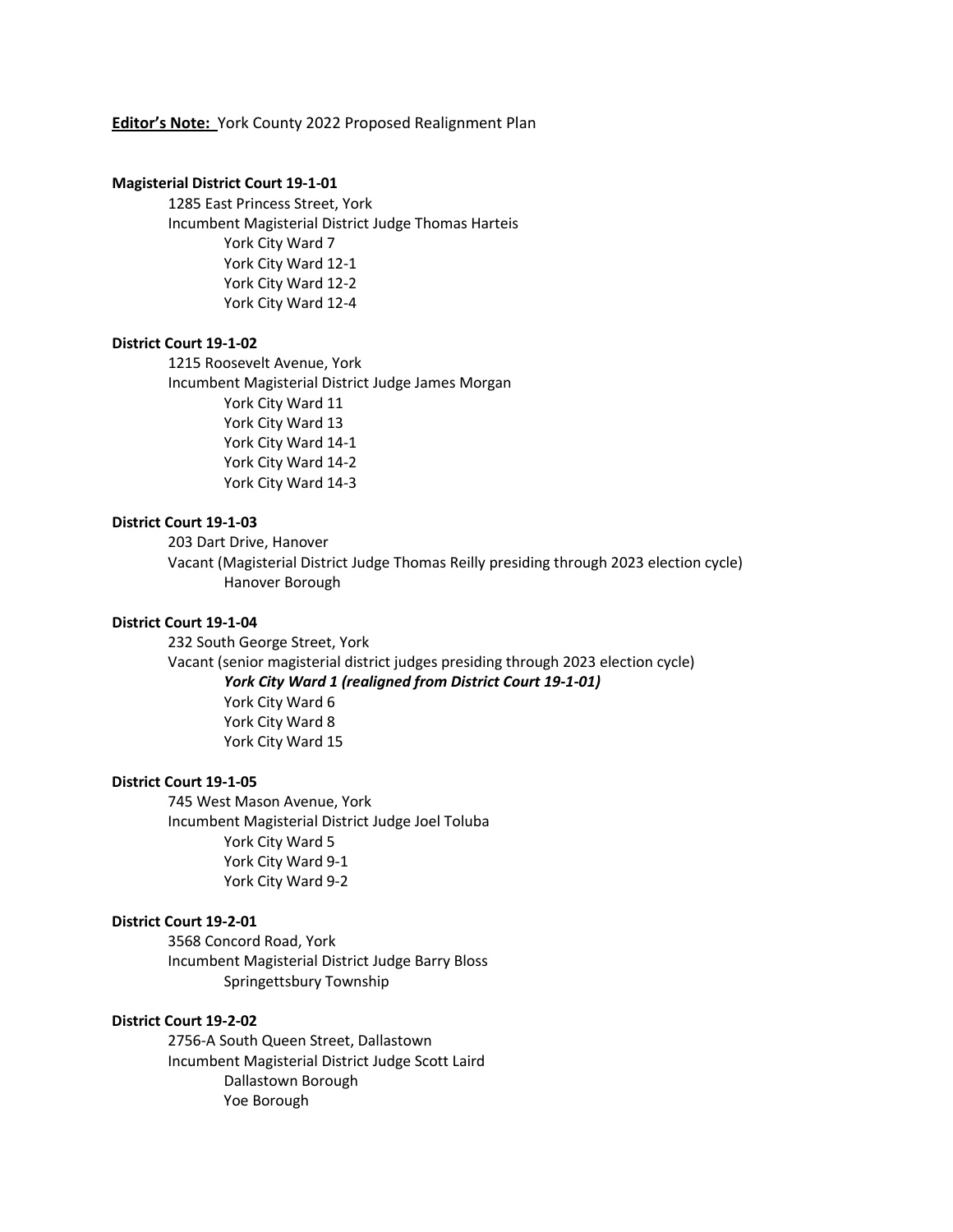York Township

## **District Court 19-2-03**

390 East Berlin Road, York Incumbent Magisterial District Judge Keith Albright West Manchester Township

#### **District Court 19-2-04**

3202 Farmtrail Road, York Incumbent Magisterial District Judge Jeffrey Oberdorf Manchester Township

#### **District Court 19-2-05**

1410 Sixth Avenue, York Incumbent Magisterial District Judge Jennifer Clancy North York Borough Spring Garden Township *York City Ward 12-3 (realigned from District Court 19-1-01)*

### **District Court 19-3-01**

2997 Cape Horn Road, Red Lion Incumbent Magisterial District Judge John Fishel Chanceford Township East Prospect Borough Felton Borough Lower Windsor Township Red Lion Borough Windsor Borough Windsor Township Yorkana Borough

### **District Court 19-3-03**

72 North Main Street, Stewartstown Incumbent Magisterial District Judge Laura Manifold Cross Roads Borough Delta Borough East Hopewell Township Fawn Grove Borough Fawn Township Hopewell Township Lower Chanceford Township North Hopewell Township Peach Bottom Township Stewartstown Borough Winterstown Borough

#### **District Court 19-3-04**

165 Fairview Court, New Freedom Incumbent Magisterial District Judge Lindy Sweeney Glen Rock Borough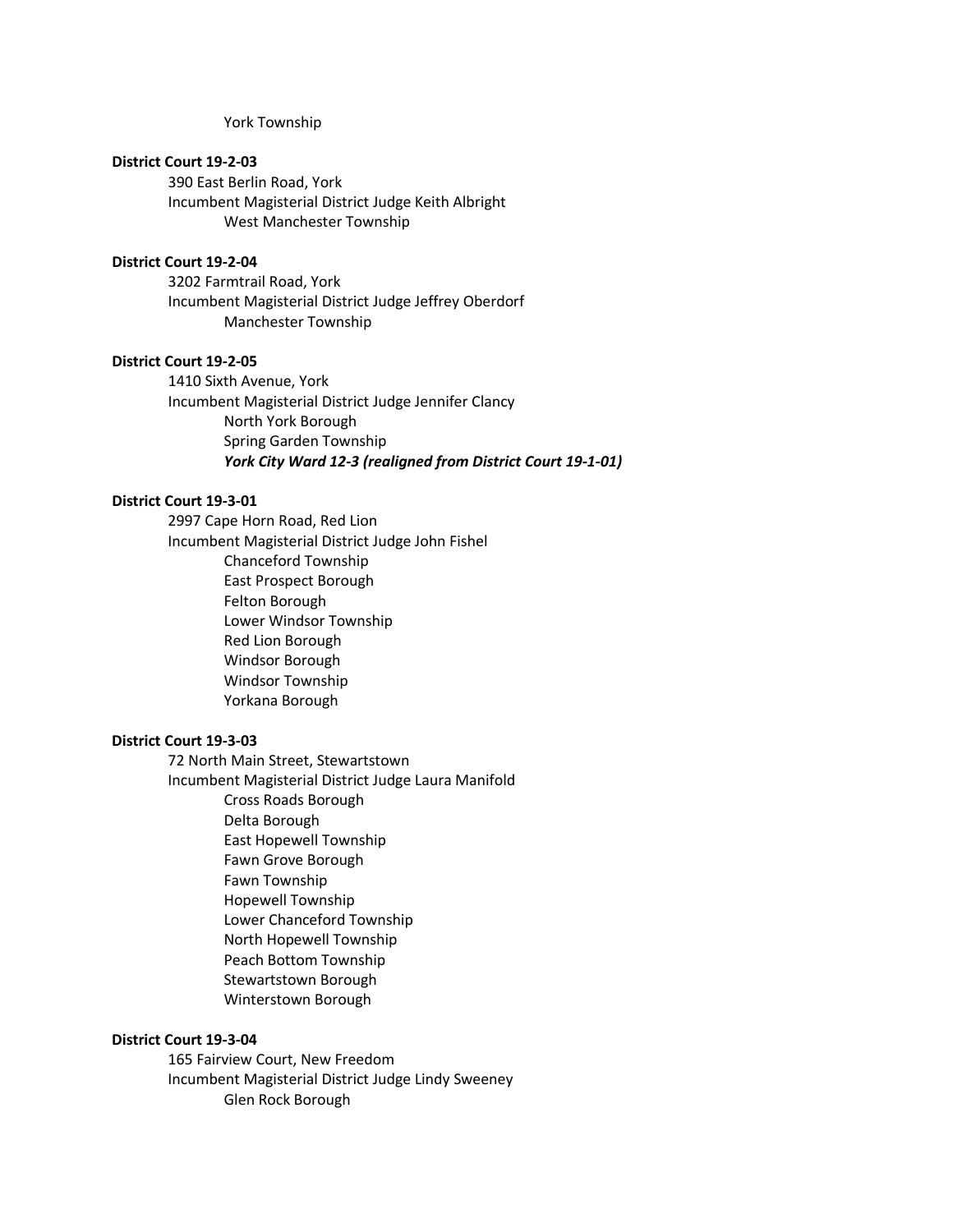Jacobus Borough Loganville Borough New Freedom Borough Railroad Borough Shrewsbury Borough Shrewsbury Township Springfield Township

# **District Court 19-3-05**

20 Wayne Avenue, Suite 2, Hanover Incumbent Magisterial District Judge Jeffrey Sneeringer *Heidelberg Township (realigned from District Court 19-3-06) Manheim Township (realigned from District Court 19-3-06)* Penn Township West Manheim Township

### **District Court 19-3-06**

4824 Walters Hatchery Road, Spring Grove Incumbent Magisterial District Judge Thomas Reilly Codorus Township Jackson Township Jefferson Borough North Codorus Township Paradise Township Seven Valleys Borough Spring Grove Borough *West York Borough (realigned from District Court 19-2-05)* York New Salem

### **District Court 19-3-07**

2990 Grenway Road, Dover Incumbent Magisterial District Judge David Eshbach Conewago Township Dover Borough Dover Township

### **District Court 19-3-09**

700 Yorktown Road, Lewisberry Incumbent Magisterial District Judge Scott Gross Fairview Township Goldsboro Borough Lewisberry Borough Newberry Township York Haven Borough

#### **District Court 19-3-10**

126 West Harrisburg Street, Suite 200, Dillsburg Incumbent Magisterial District Judge Richard Thomas Carroll Township Dillsburg Borough